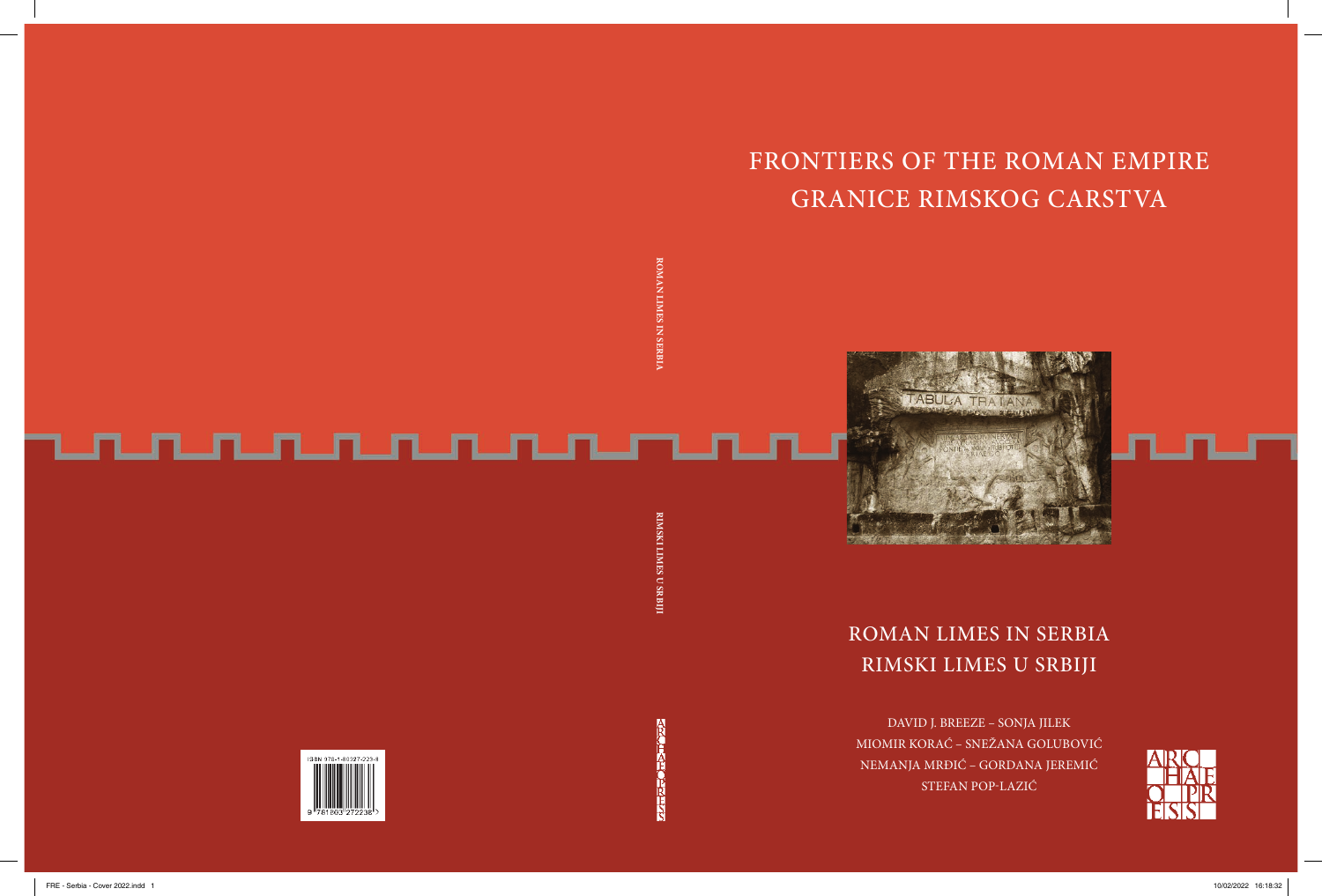

Summertown Pavilion Summertown Pavilion 18-24 Middle Way Summertown Oxford OX2 7LG Archaeopress Publishing Ltd Archaeopress Publishing Ltd

www.archaeopress.com www.archaeopress.com

ISBN 978-1-80327-223-8 (print) ISBN 978-1-80327-224-5 (e-Pdf)

© Archaeopress, Authors 2022

First published in 2014. Republished by kind permission.

Cover Photograph: Trajans tablet on its original location above limes road in the Iron Gate Trajanova tabla na originalnoj lokaciji iznad puta u Đerdapu



This work is licensed under the Creative Commons Attribution-NonCommercial-NoDerivatives 4.0 International License. To view a copy of this license, visit http://creativecommons.org/licenses/by-nc-nd/4.0/ or send a letter to Creative Commons, PO Box 1866, Mountain View, CA 94042, USA.

This book is available direct from Archaeopress or from our website www.archaeopress.com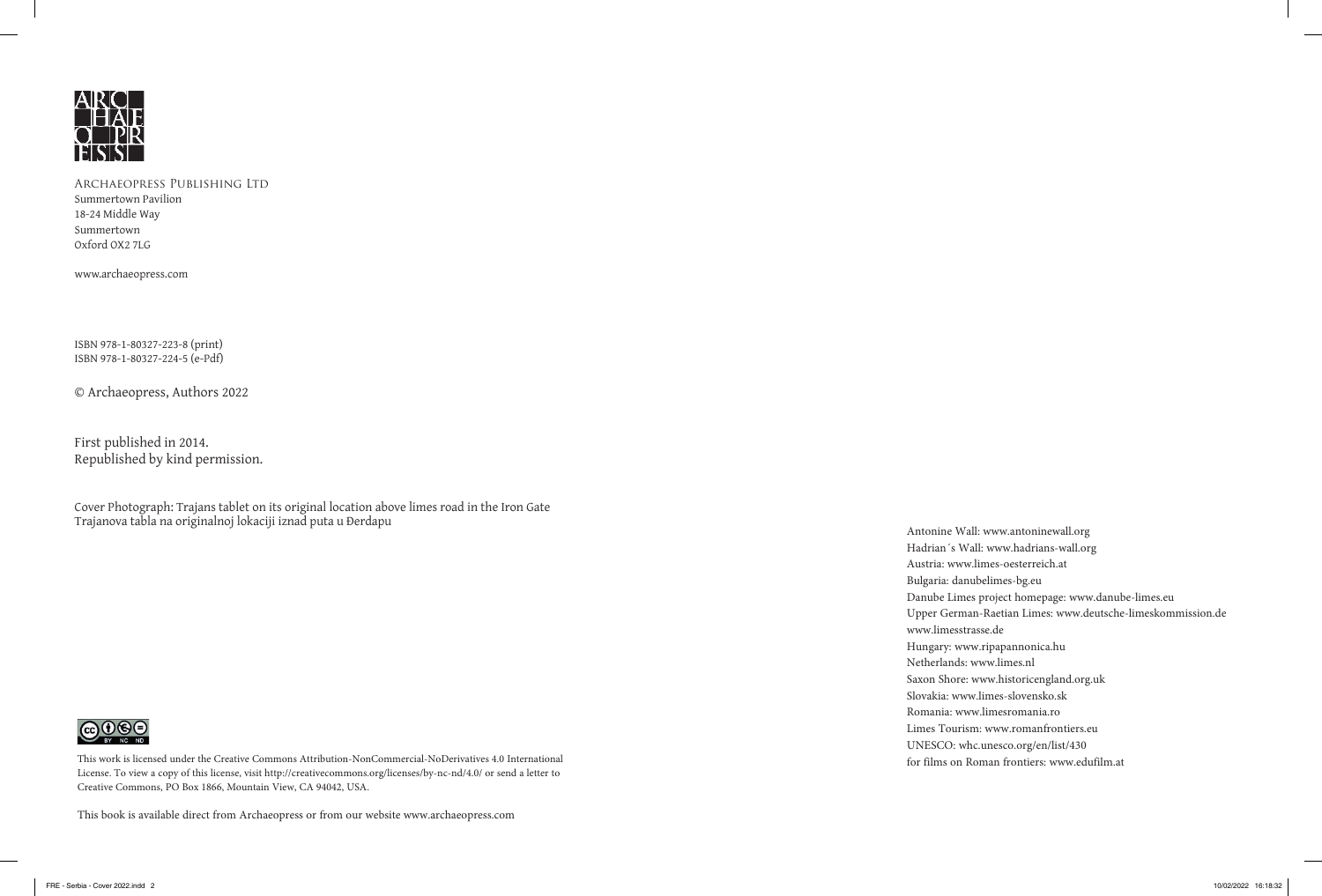## ROMAN LIMES IN SERBIA RIMSKI LIMES U SRBIJI

Miomir Korać, Snežana Golubović, Nemanja Mrđić, Gordana Jeremić, Stefan Pop-Lazić



## FRONTIERS OF THE ROMAN EMPIRE GRANICE RIMSKOG CARSTVA

Sonja Jilek, David J. Breeze







Archaeopress Archaeology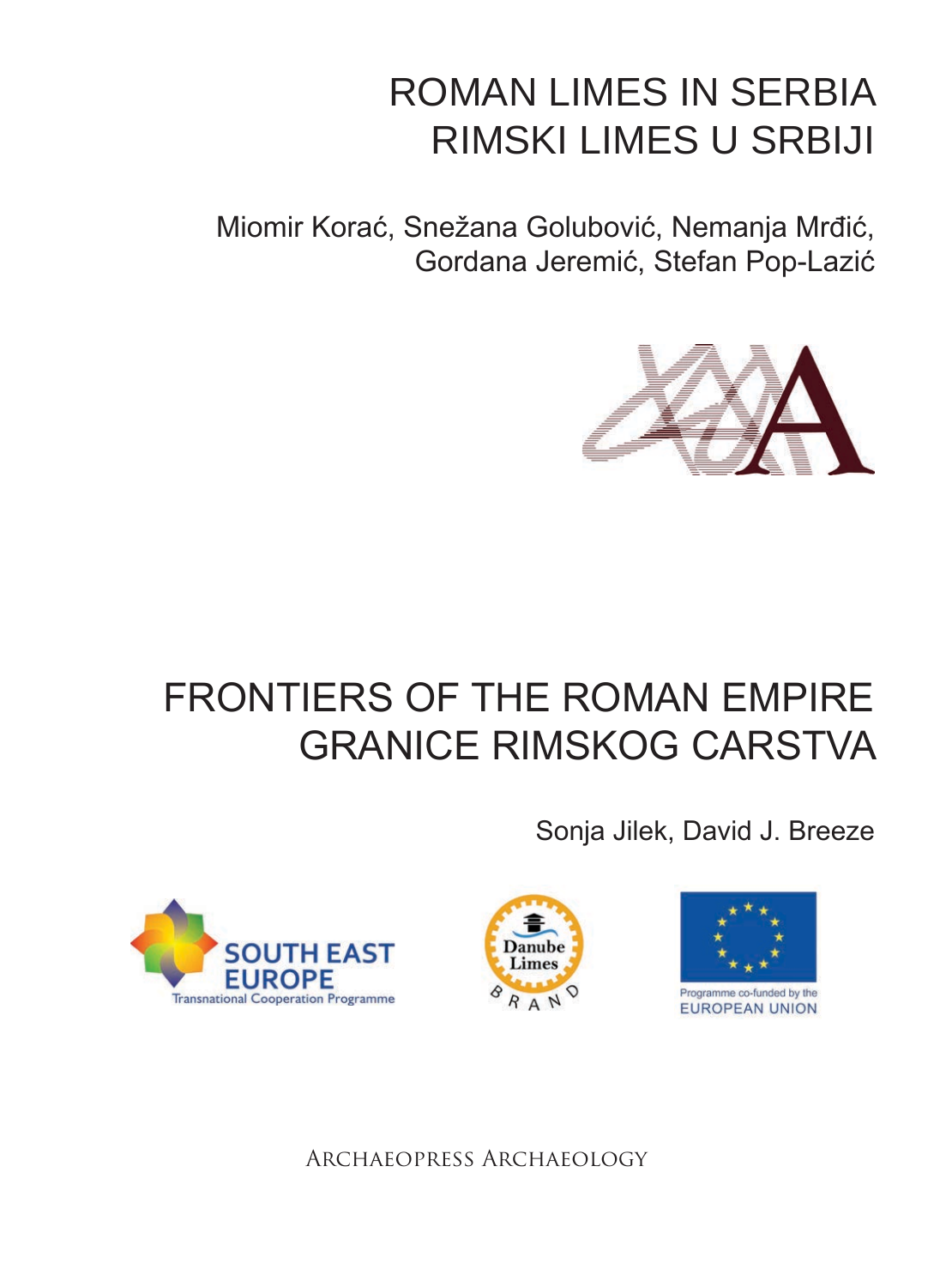

Institute of Archaeology, Belgrade

ROMAN LIMES IN SERBIA RIMSKI LIMES U SRBIJI Miomir Korać, Snežana Golubović, Nemanja Mrđić, Miomir Korać, Snežana Golubović, Nemanja Mrđić, Gordana Jeremić, Stefan Pop-Lazić

Introductory part FRONTIERS OF THE ROMAN EMPIRE GRANICE RIMSKOG CARSTVA Sonja Jilek, David J. Breeze

> Reviewers Miloje Vasić, Ivana Popović

**Translation** Milica Tapavički-Ilić, David Calcutt

> Cover page Anna Adamczyk

Belgrade 2014

Arheološki institut Beograd

ROMAN LIMES IN SERBIA RIMSKI LIMES U SRBIJI Gordana Jeremić, Stefan Pop-Lazić

Uvodni deo FRONTIERS OF THE ROMAN EMPIRE GRANICE RIMSKOG CARSTVA Sonja Jilek, David J. Breeze

> Recenzenti Miloje Vasić, Ivana Popović

Prevod Milica Tapavički-Ilić, David Calcutt

> Dizajn korica Anna Adamczyk

Beograd 2014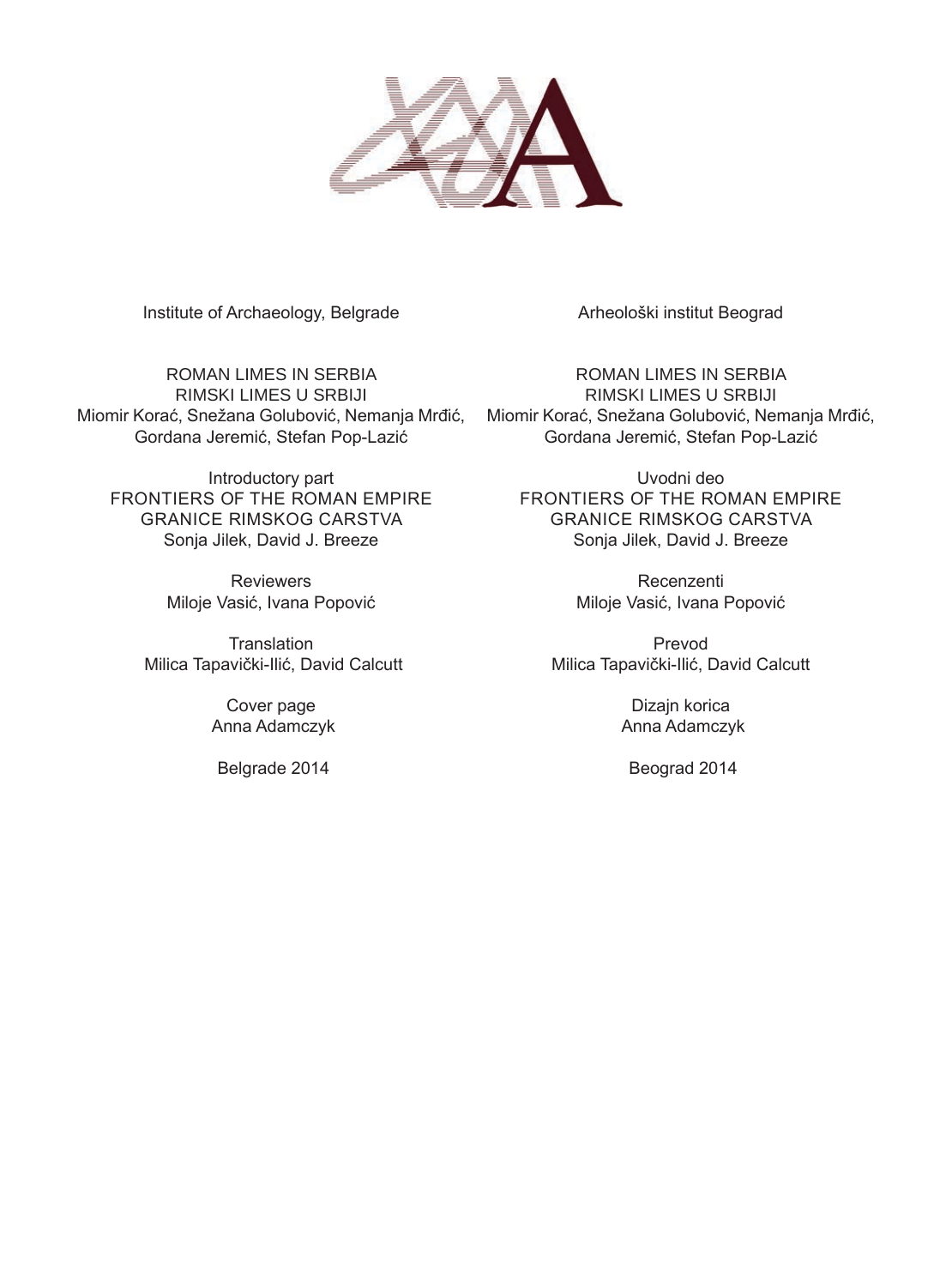#### SADRŽAJ

| <b>FOREWORD</b>                                  | 5   | 5                | <b>PREDGOVOR</b>                            |
|--------------------------------------------------|-----|------------------|---------------------------------------------|
| FRONTIERS OF THE ROMAN EMPIRE                    | 6   | $\tau$           | <b>GRANICE RIMSKOG CARSTVA</b>              |
| Common cultural heritage of the Roman Empire     | 6   | 7                | Zajedničko kulturno nasleđe Rimskog carstva |
| The Roman Empire                                 | 6   | $\boldsymbol{7}$ | Rimska imperija                             |
| Frontiers and trade                              | 8   | 9                | Granice i trgovina                          |
| The World Heritage Site "Frontiers of the Roman  | 9   | 9                | Svetska baština "Granice Rimskog carstva"   |
| Empire"                                          |     |                  |                                             |
| The definition of a World Heritage Site          | 11  | 10               | Definicija svetske baštine                  |
| The task ahead                                   | 12  | 12               | Budući zadaci                               |
| History and extent of frontiers                  | 13  | 13               | Istorija i širenje granica                  |
| Rome's foreign policy                            | 15  | 14               | Rimska spoljna politika                     |
| The location of frontiers                        | 16  | 16               | Definisanje granica                         |
| The army and frontiers                           | 18  | 18               | Vojska i granice                            |
| The purpose of frontiers                         | 18  | 19               | Svrha granica                               |
| Soldiers and civilians                           | 21  | 20               | Vojnici i civili                            |
| Military administration                          | 22  | 22               | Vojna uprava                                |
| Research on Roman frontiers                      | 23  | 22               | Istraživanje rimskih granica                |
| Inscriptions and documents                       | 23  | 23               | Natpisi i dokumenti                         |
| Survey and excavation                            | 24  | 25               | Istraživanja i iskopavanja                  |
| Aerial survey                                    | 27  | 27               | Snimanja iz vazduha - aerofotografija       |
| Protection and presentation of frontiers         | 29  | 29               | Zaštita i prezentacija granica              |
|                                                  |     |                  |                                             |
| ROMAN LIMES IN SERBIA                            | 30  | 30               | RIMSKI LIMES U SRBIJI                       |
| Preparation for the nomination of the Serbian 32 |     | 33               | Priprema za nominaciju srpskog dela limesa  |
| Limes section                                    |     |                  |                                             |
| Danube Limes Brand                               | 34  | 35               | Dunavski limes kao brend                    |
| Roman Limes in Serbia - an overview              | 36  | 37               | Rimski limes u Srbiji - opšti pregled       |
| Establishment and history of the Limes in Lower  | 38  | 38               | Osnivanje i istorija limesa u               |
| Pannonia and Upper Moesia                        |     |                  | Donjoj Panoniji i Gornjoj Meziji            |
| Pannonian section of the Serbian Limes           | 47  | 47               | Panonski deo limesa u Srbiji                |
| Moesian section of the Serbian Limes             | 50  | 50               | Mezijski deo limesa u Srbiji                |
| Iron Gate section                                | 53  | 53               | Đerdapski deo limesa                        |
| Forts and fortlets along Danube                  | 57  | 57               | Veća i manja utvrđenja na Dunavu            |
| Legionary forts                                  | 58  | 58               | Legijski logori                             |
| Singidunum                                       | 58  | 58               | Singidunum                                  |
| Viminacium                                       | 64  | 64               | Viminacijum                                 |
| Smaller forts and settlements in Iron Gate       | 67  | 67               | Manji logori i naselja u Đerdapu            |
| Diana                                            | 75  | 75               | Dijana                                      |
| Pontes                                           | 76  | 76               | Pontes                                      |
| River fleet and its role along the Danube        | 81  | 81               | Rečna flota i njena uloga u Podunavlju      |
| Limes road                                       | 83  | 83               | Put duž Limesa                              |
| Trajan's canal                                   | 84  | 84               | Trajanov kanal                              |
| Trajan's bridge                                  | 85  | 85               | Trajanov most                               |
| Economy overview of the frontier                 | 87  | 87               | Ekonomija Limesa                            |
| Cults and religions on the frontier              | 89  | 89               | Kultovi i religije na Limesu                |
|                                                  | 94  | 94               |                                             |
| A vision of Limes development                    | 101 | 101              | Vizija razvoja Limesa<br>Bibliografija      |
| Bibliography<br>Illustration acknoledgements     | 105 | 105              | Izvori i ilustracije                        |
|                                                  |     |                  |                                             |
|                                                  |     |                  |                                             |
|                                                  |     |                  |                                             |

 $\overline{\phantom{a}}$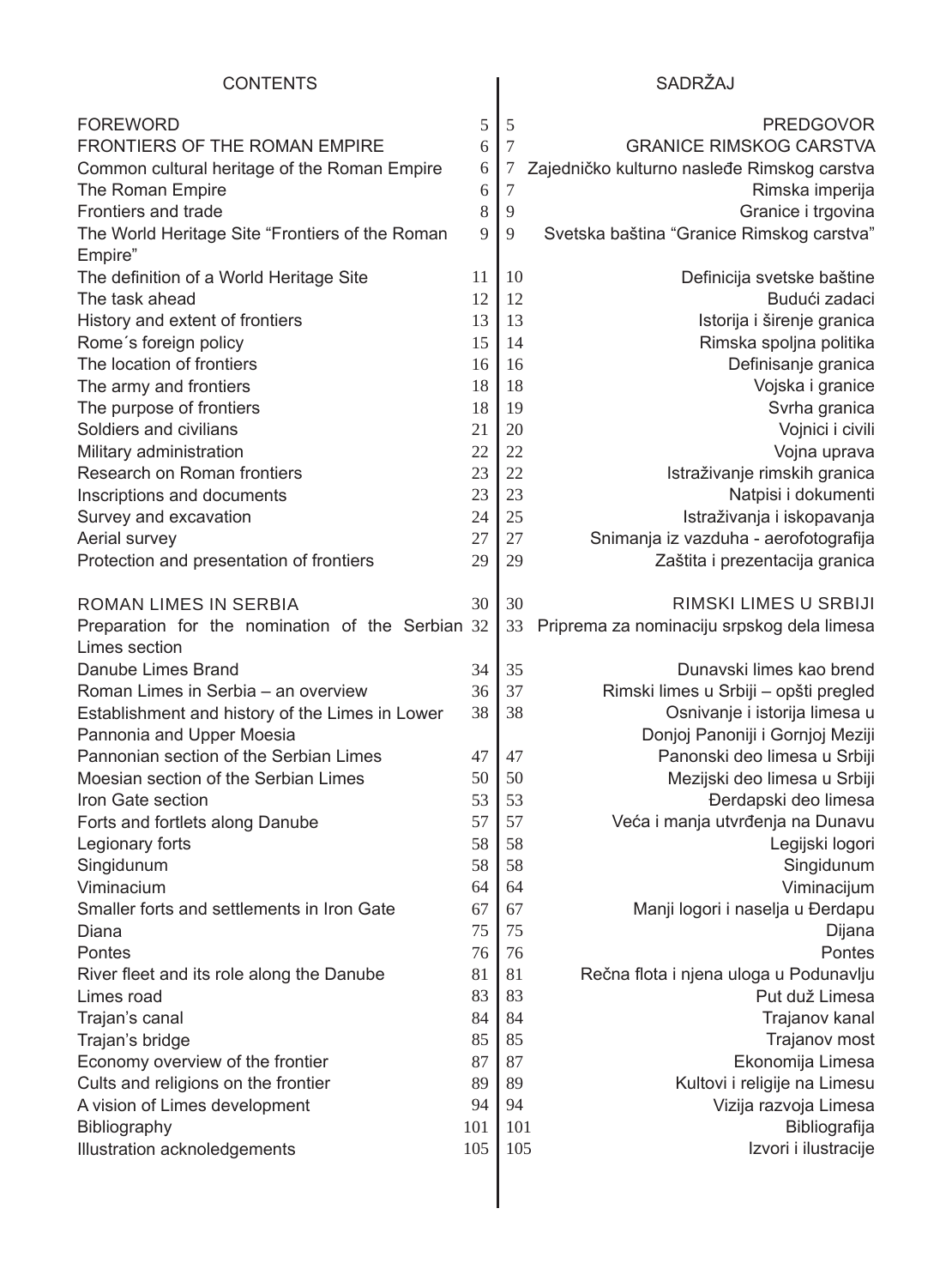

*1. Map of the Roman Empire in the mid-second century under the Emperor Antoninus Pius (AD 138–161) 1. Mapa Rimskog carstva sredinom II veka u vreme vladavine imperatora Antonina Pija (138–161)*